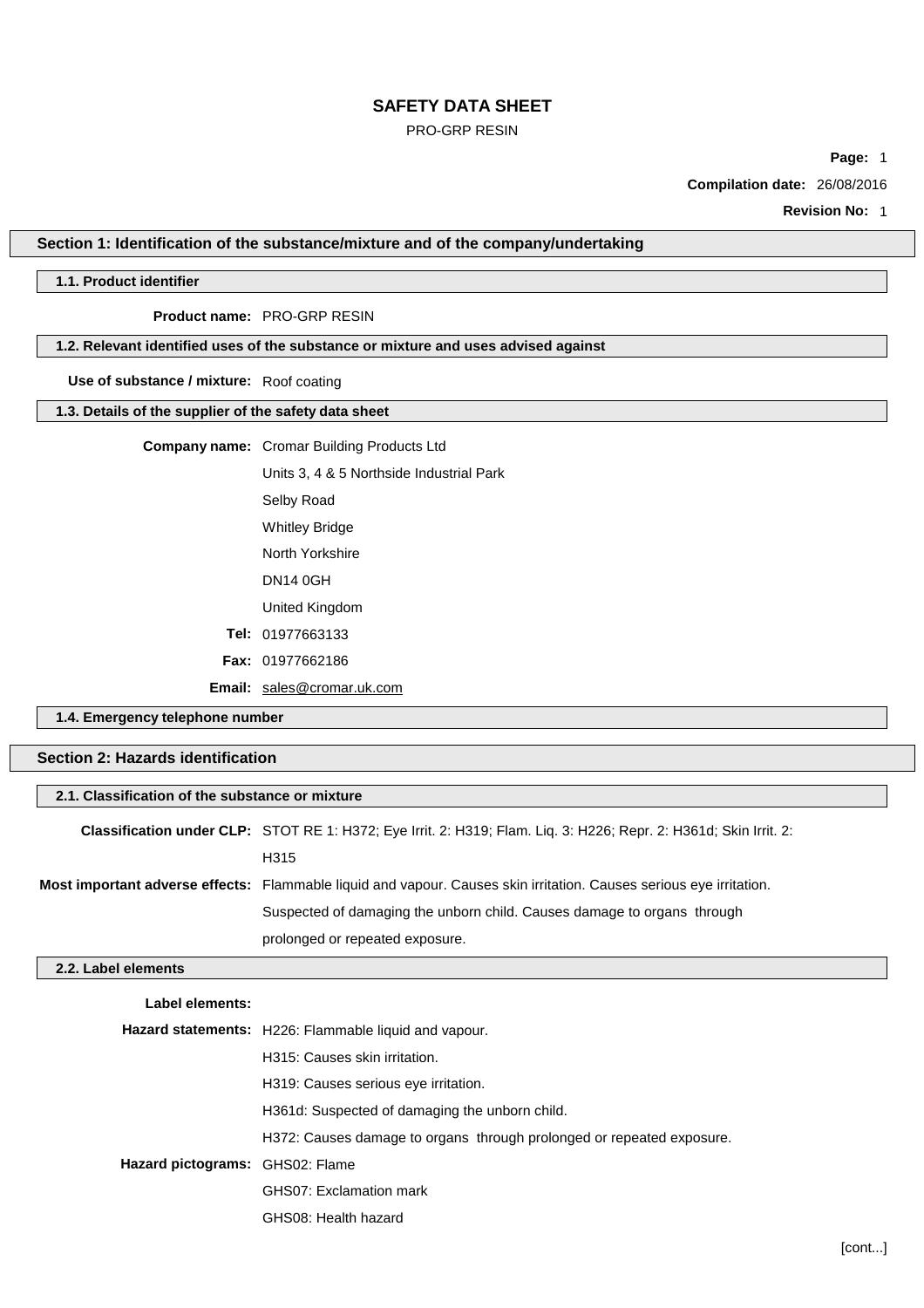PRO-GRP RESIN



**Signal words:** Danger

**Precautionary statements:** P210: Keep away from heat, hot surfaces, sparks, open flames and other ignition sources. No smoking. P241: Use explosion-proof electrical/ventilating/lighting/.. equipment. P260: Do not breathe dust/fumes/gas/mist/vapours/spray. P280: Wear protective gloves/protective clothing/eye protection/face protection. P302+352: IF ON SKIN: Wash with plenty of water/. P303+361+353: IF ON SKIN (or hair): Take off immediately all contaminated clothing. Rinse skin with.

# **2.3. Other hazards**

**Other hazards:** In use, may form flammable / explosive vapour-air mixture.

**PBT:** This product is not identified as a PBT/vPvB substance.

# **Section 3: Composition/information on ingredients**

### **3.2. Mixtures**

### **Hazardous ingredients:**

### STYRENE

| <b>EINECS</b> | CAS      | PBT/WEL | <b>CLP Classification</b>                                                   | Percent |
|---------------|----------|---------|-----------------------------------------------------------------------------|---------|
| 202-851-5     | 100-42-5 |         | Flam. Lig. 3: H226; Repr. 2: H361d;<br>Acute Tox. 4: H332; STOT RE 1: H372; | 30-50%  |
|               |          |         | Skin Irrit. 2: H315; Eye Irrit. 2: H319                                     |         |

### **Section 4: First aid measures**

### **4.1. Description of first aid measures**

**Skin contact:** Remove all contaminated clothes and footwear immediately unless stuck to skin. Wash immediately with plenty of soap and water.

**Eye contact:** Bathe the eye with running water for 15 minutes.

**Ingestion:** Wash out mouth with water.

**Inhalation:** Consult a doctor.

# **4.2. Most important symptoms and effects, both acute and delayed**

**Skin contact:** There may be mild irritation at the site of contact.

**Eye contact:** There may be irritation and redness.

**Ingestion:** There may be irritation of the throat.

**Inhalation:** No symptoms.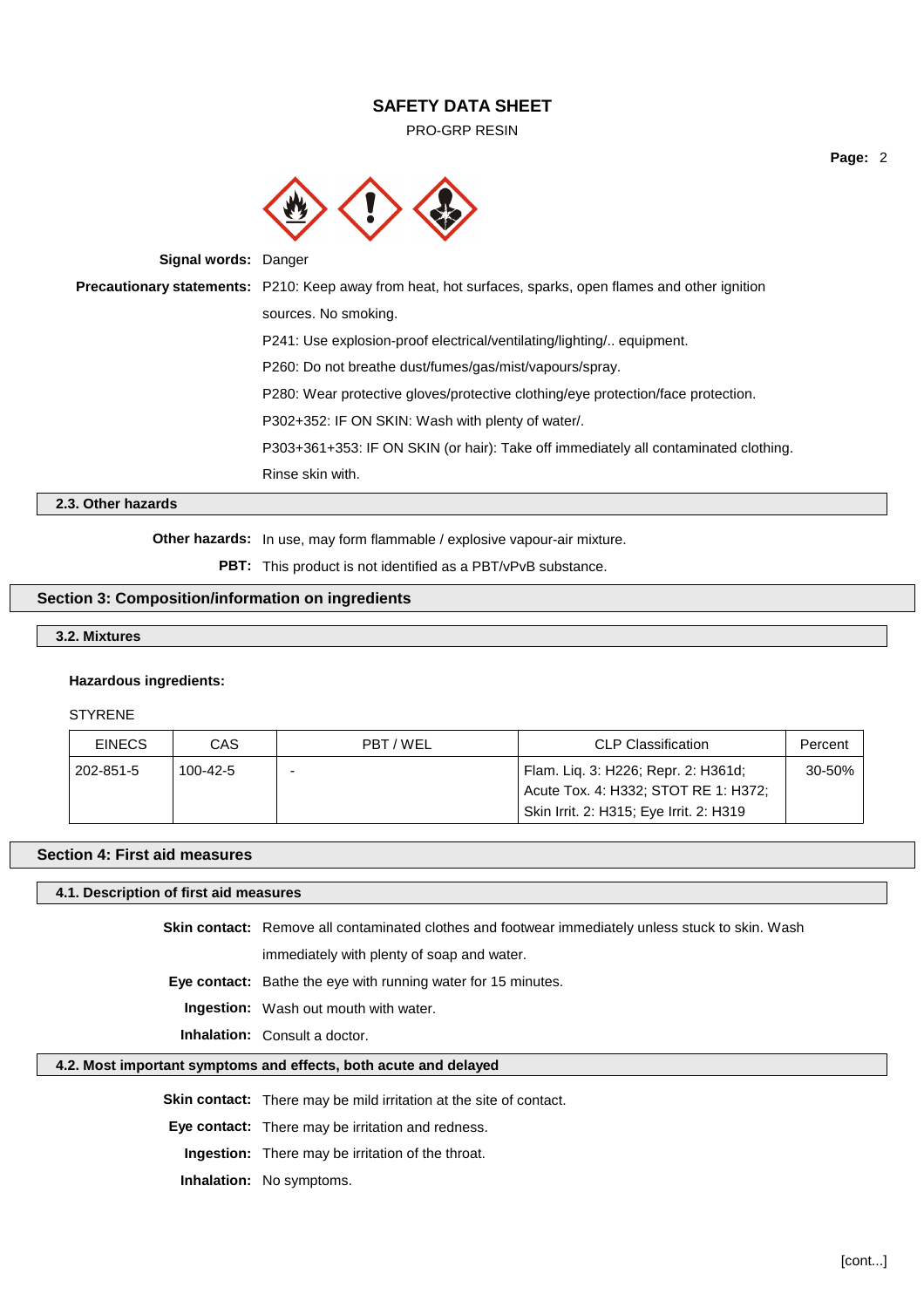### PRO-GRP RESIN

**Page:** 3

### **4.3. Indication of any immediate medical attention and special treatment needed**

**Immediate / special treatment:** Not applicable.

## **Section 5: Fire-fighting measures**

### **5.1. Extinguishing media**

**Extinguishing media:** Alcohol resistant foam. Water spray. Carbon dioxide. Dry chemical powder.

### **5.2. Special hazards arising from the substance or mixture**

**Exposure hazards:** Flammable. In combustion emits toxic fumes. Forms explosive air-vapour mixture.

### **5.3. Advice for fire-fighters**

**Advice for fire-fighters:** Wear self-contained breathing apparatus. Wear protective clothing to prevent contact with skin and eyes.

# **Section 6: Accidental release measures**

# **6.1. Personal precautions, protective equipment and emergency procedures**

**Personal precautions:** Refer to section 8 of SDS for personal protection details. Notify the police and fire brigade immediately. Eliminate all sources of ignition. Turn leaking containers leak-side up to prevent the escape of liquid.

### **6.2. Environmental precautions**

**Environmental precautions:** Do not discharge into drains or rivers. Contain the spillage using bunding.

### **6.3. Methods and material for containment and cleaning up**

**Clean-up procedures:** Absorb into dry earth or sand. Transfer to a closable, labelled salvage container for

disposal by an appropriate method. Do not use equipment in clean-up procedure which

may produce sparks.

### **6.4. Reference to other sections**

**Reference to other sections:** Refer to section 8 of SDS.

#### **Section 7: Handling and storage**

#### **7.1. Precautions for safe handling**

**Handling requirements:** Smoking is forbidden. Use non-sparking tools. Ensure there is sufficient ventilation of

the area. Avoid the formation or spread of mists in the air.

#### **7.2. Conditions for safe storage, including any incompatibilities**

**Storage conditions:** Store in a cool, well ventilated area. Keep container tightly closed. Keep away from sources of ignition. Prevent the build up of electrostatic charge in the immediate area. Ensure lighting and electrical equipment are not a source of ignition.

**Suitable packaging:** Must only be kept in original packaging.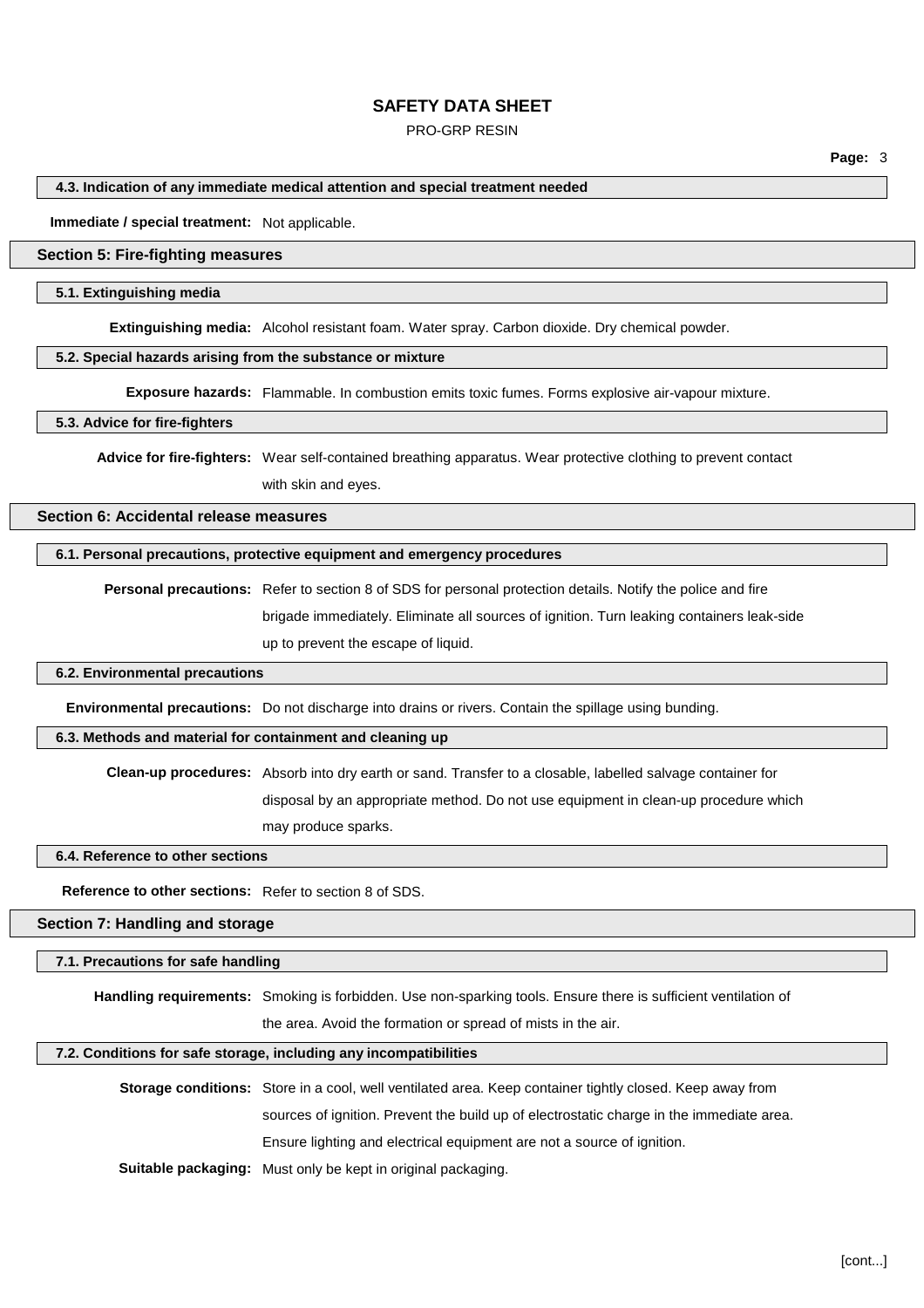### PRO-GRP RESIN

**7.3. Specific end use(s)**

**Specific end use(s):** No data available.

# **Section 8: Exposure controls/personal protection**

### **8.1. Control parameters**

**Workplace exposure limits:** No data available.

**DNEL/PNEC Values**

**DNEL / PNEC** No data available.

**8.2. Exposure controls**

|                                            | <b>Engineering measures:</b> Ensure there is sufficient ventilation of the area. Ensure lighting and electrical |  |
|--------------------------------------------|-----------------------------------------------------------------------------------------------------------------|--|
|                                            | equipment are not a source of ignition.                                                                         |  |
|                                            | Respiratory protection: Respiratory protection not required.                                                    |  |
| <b>Hand protection:</b> Protective gloves. |                                                                                                                 |  |
|                                            | <b>Eye protection:</b> Safety glasses. Ensure eye bath is to hand.                                              |  |
|                                            | <b>Skin protection:</b> Protective clothing.                                                                    |  |

### **Section 9: Physical and chemical properties**

| 9.1. Information on basic physical and chemical properties |                                    |                                                 |                            |
|------------------------------------------------------------|------------------------------------|-------------------------------------------------|----------------------------|
| <b>State: Liquid</b>                                       |                                    |                                                 |                            |
| <b>Colour: Blue</b>                                        |                                    |                                                 |                            |
|                                                            | <b>Odour:</b> Aromatic             |                                                 |                            |
| <b>Evaporation rate: Slow</b>                              |                                    |                                                 |                            |
|                                                            | <b>Oxidising:</b> Not applicable.  |                                                 |                            |
| <b>Solubility in water: Insoluble</b>                      |                                    |                                                 |                            |
| Viscosity: Viscous                                         |                                    |                                                 |                            |
| Boiling point/range°C: 145                                 |                                    | Melting point/range°C: No data available.       |                            |
| Flammability limits %: lower: 0.9                          |                                    | upper: $6.8$                                    |                            |
| Flash point°C: 31                                          |                                    | Part.coeff. n-octanol/water: No data available. |                            |
| Autoflammability°C: No data available.                     |                                    | Vapour pressure: No data available.             |                            |
| Relative density: 1.1                                      |                                    |                                                 | <b>pH:</b> Not applicable. |
|                                                            | <b>VOC g/l:</b> No data available. |                                                 |                            |
|                                                            |                                    |                                                 |                            |

**9.2. Other information**

**Other information:** No data available.

# **Section 10: Stability and reactivity**

**10.1. Reactivity**

**Reactivity:** Stable under recommended transport or storage conditions.

**Page:** 4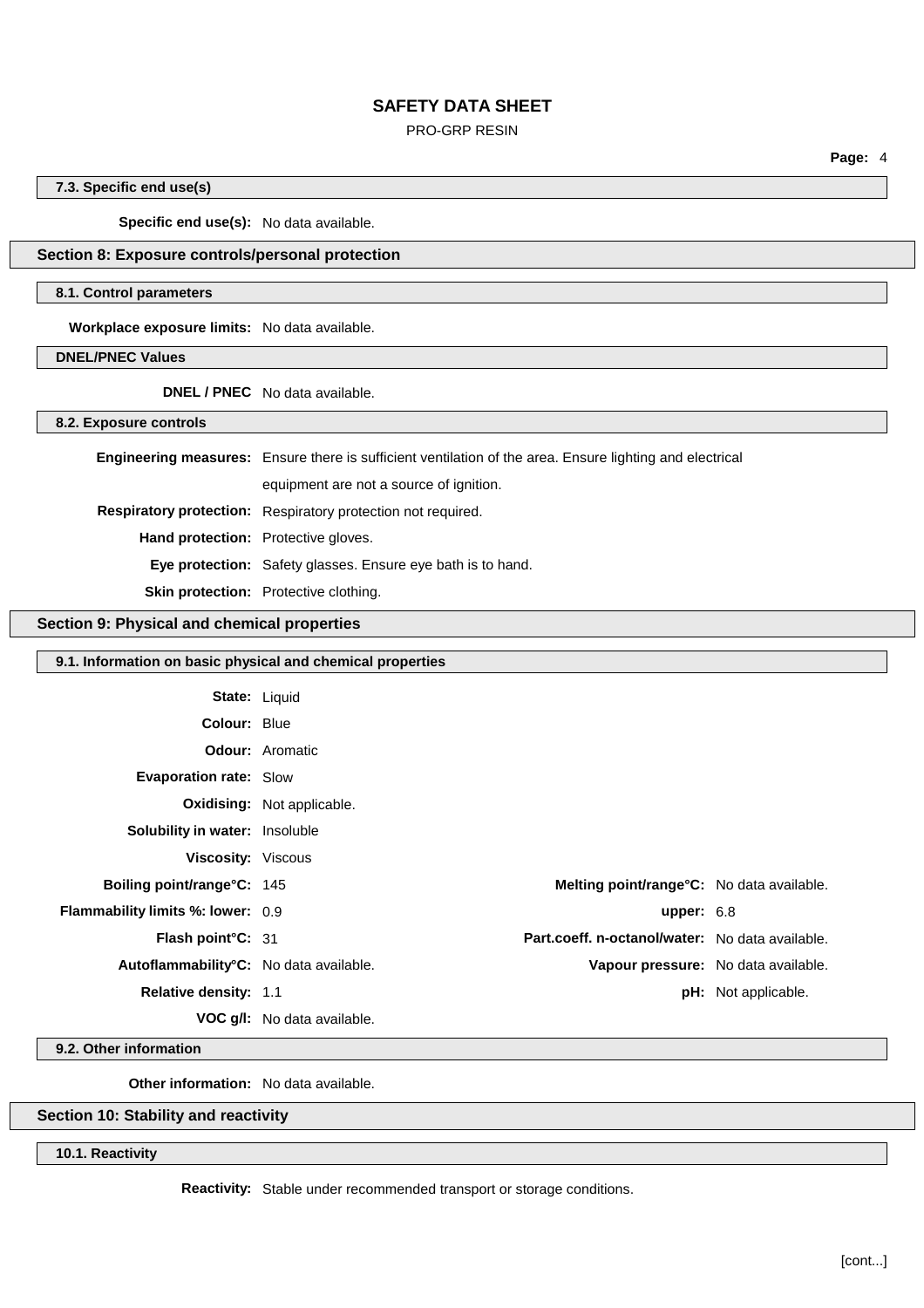### PRO-GRP RESIN

#### **10.2. Chemical stability**

**Chemical stability:** Stable under normal conditions. Stable at room temperature.

# **10.3. Possibility of hazardous reactions**

**Hazardous reactions:** Hazardous reactions will not occur under normal transport or storage conditions.

Decomposition may occur on exposure to conditions or materials listed below.

#### **10.4. Conditions to avoid**

**Conditions to avoid:** Heat. Hot surfaces. Sources of ignition. Flames.

### **10.5. Incompatible materials**

**Materials to avoid:** Strong oxidising agents. Strong acids.

# **10.6. Hazardous decomposition products**

**Haz. decomp. products:** In combustion emits toxic fumes.

# **Section 11: Toxicological information**

**11.1. Information on toxicological effects**

### **Hazardous ingredients:**

### **STYRENE**

| <b>IVN</b> | <b>MUS</b> | LD50 | 90   | mg/kg |
|------------|------------|------|------|-------|
| ORL        | <b>MUS</b> | LD50 | 316  | mg/kg |
| ORL        | <b>RAT</b> | LD50 | 2650 | mg/kg |

### **Relevant hazards for product:**

| Hazard                        | Route      | <b>Basis</b>          |
|-------------------------------|------------|-----------------------|
| Skin corrosion/irritation     | <b>DRM</b> | Hazardous: calculated |
| Serious eye damage/irritation | OPT        | Hazardous: calculated |
| Reproductive toxicity         | --         | Hazardous: calculated |
| STOT-repeated exposure        |            | Hazardous: calculated |

# **Symptoms / routes of exposure**

**Skin contact:** There may be mild irritation at the site of contact.

**Eye contact:** There may be irritation and redness.

**Ingestion:** There may be irritation of the throat.

**Inhalation:** No symptoms.

# **Section 12: Ecological information**

# **12.1. Toxicity**

**Ecotoxicity values:** No data available.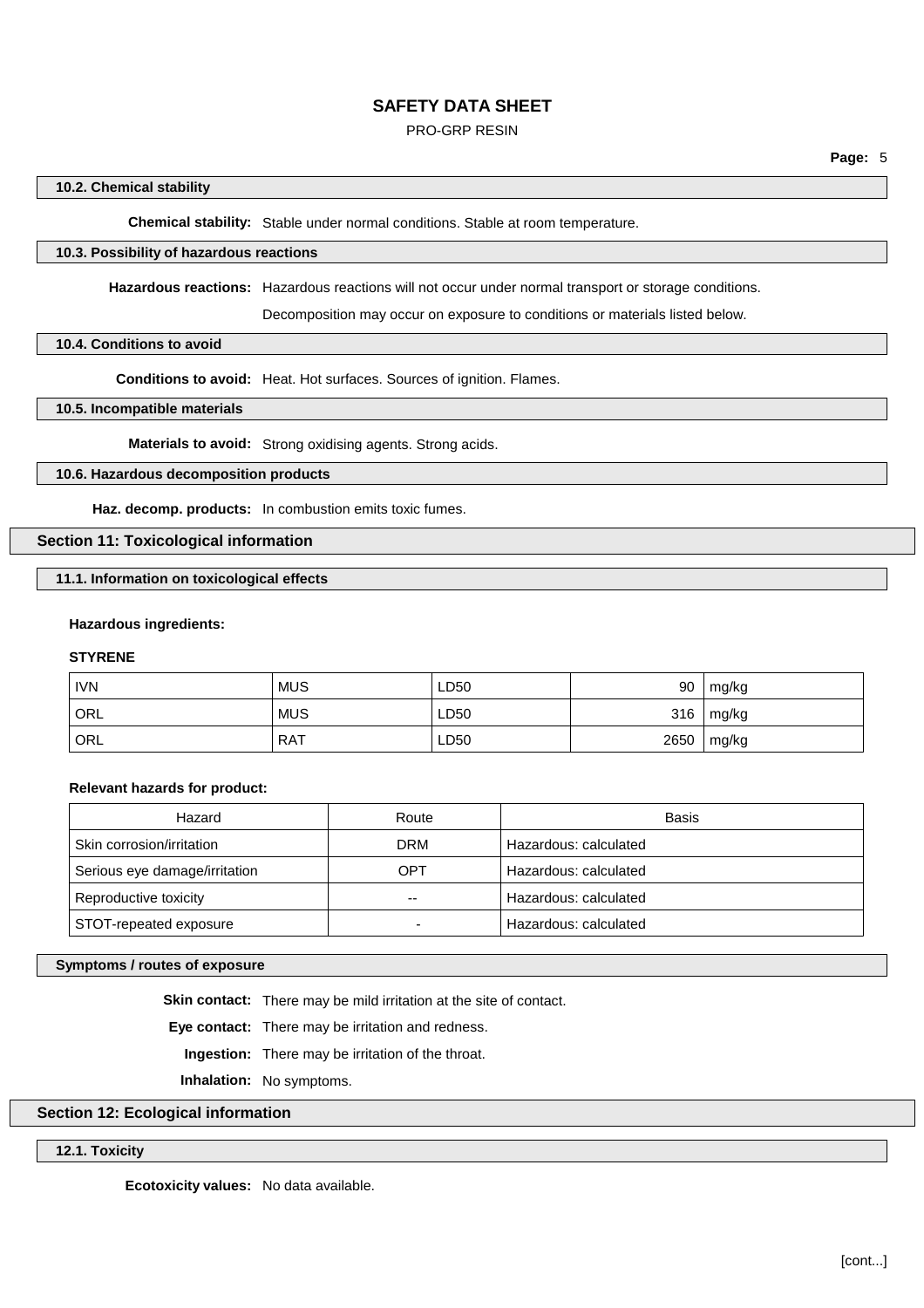### PRO-GRP RESIN

**Page:** 6

#### **12.2. Persistence and degradability**

**Persistence and degradability:** Biodegradable.

### **12.3. Bioaccumulative potential**

**Bioaccumulative potential:** No bioaccumulation potential.

**12.4. Mobility in soil**

**Mobility:** Readily absorbed into soil.

# **12.5. Results of PBT and vPvB assessment**

**PBT identification:** This product is not identified as a PBT/vPvB substance.

### **12.6. Other adverse effects**

**Other adverse effects:** Negligible ecotoxicity.

**Section 13: Disposal considerations**

# **13.1. Waste treatment methods**

**Disposal operations:** Transfer to a suitable container and arrange for collection by specialised disposal

- company.
- **NB:** The user's attention is drawn to the possible existence of regional or national regulations regarding disposal.

### **Section 14: Transport information**

**14.1. UN number**

**UN number:** UN1866

#### **14.2. UN proper shipping name**

**Shipping name:** RESIN SOLUTION

**14.3. Transport hazard class(es)**

**Transport class:** 3

**14.4. Packing group**

**Packing group:** III

**14.5. Environmental hazards**

**Environmentally hazardous:** No **Marine Marine Marine Marine Marine Marine Marine Marine Marine Marine** 

**14.6. Special precautions for user**

**Special precautions:** No special precautions.

**Tunnel code:** D/E

**Transport category:** 2

# **Section 15: Regulatory information**